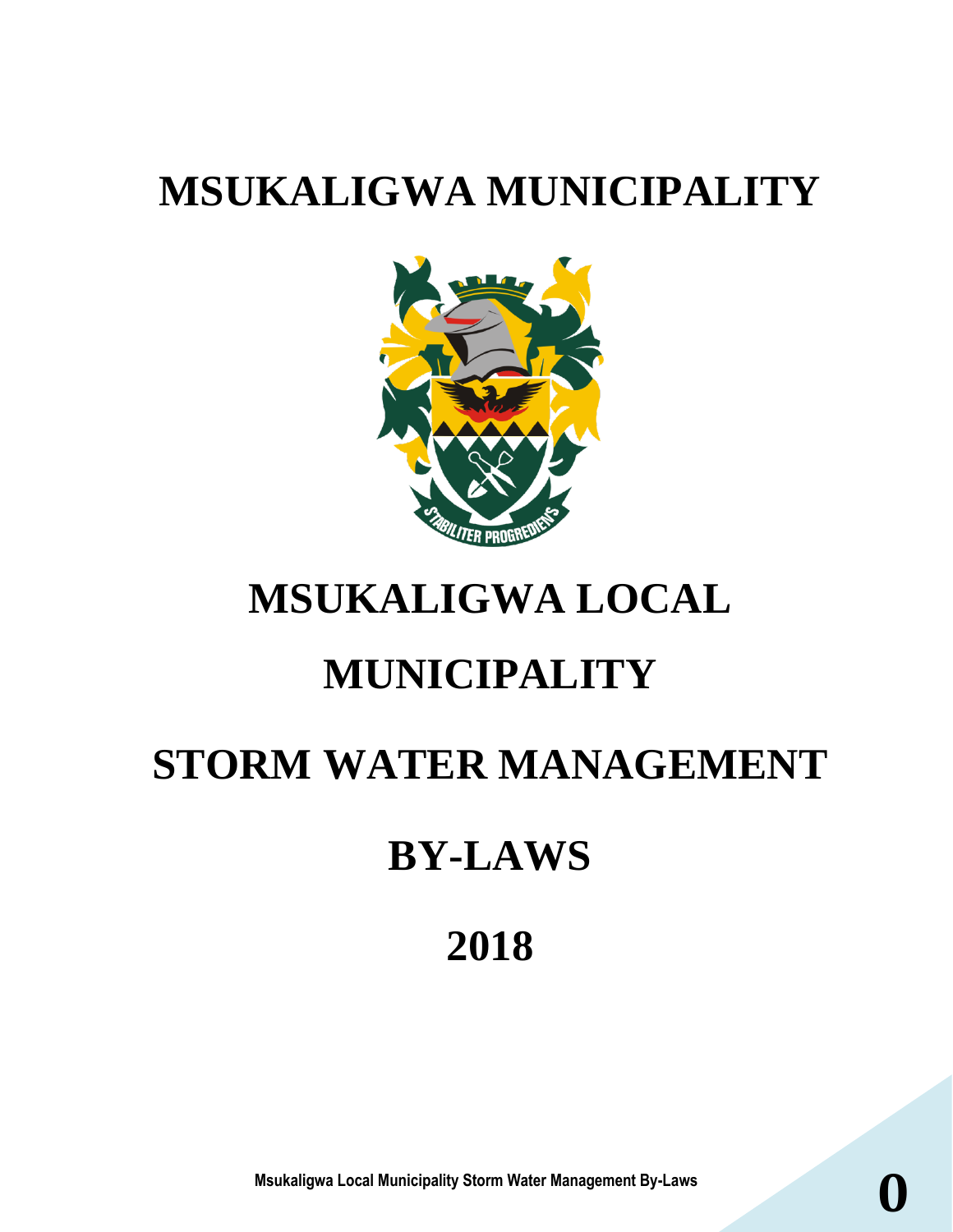### **MSUKALIGWA LOCAL MUNICIPALITY**



#### **MSUKALIGWA LOCAL MUNICIPALITY STORMWATER MANAGEMENT BY- LAWS**

| <b>Document Title</b>     | STORMWATER MANAGEMENT BY-LAWS        |
|---------------------------|--------------------------------------|
| <b>Creation Date</b>      |                                      |
| <b>Status</b>             | <b>Draft Review</b>                  |
| <b>Effective Date</b>     | By COUNCIL RESOLUTION                |
| Version No                | No.                                  |
| Responsible<br>Department | <b>TECHNICAL SERVICES DEPARTMENT</b> |
| Custodian                 | <b>MANAGER ROADS AND STORM WATER</b> |
| <b>Revision Date</b>      | AUGUST 2019                          |
|                           |                                      |
| Approved by               | Msukaligwa Local Municipality        |
| Date of Approval          |                                      |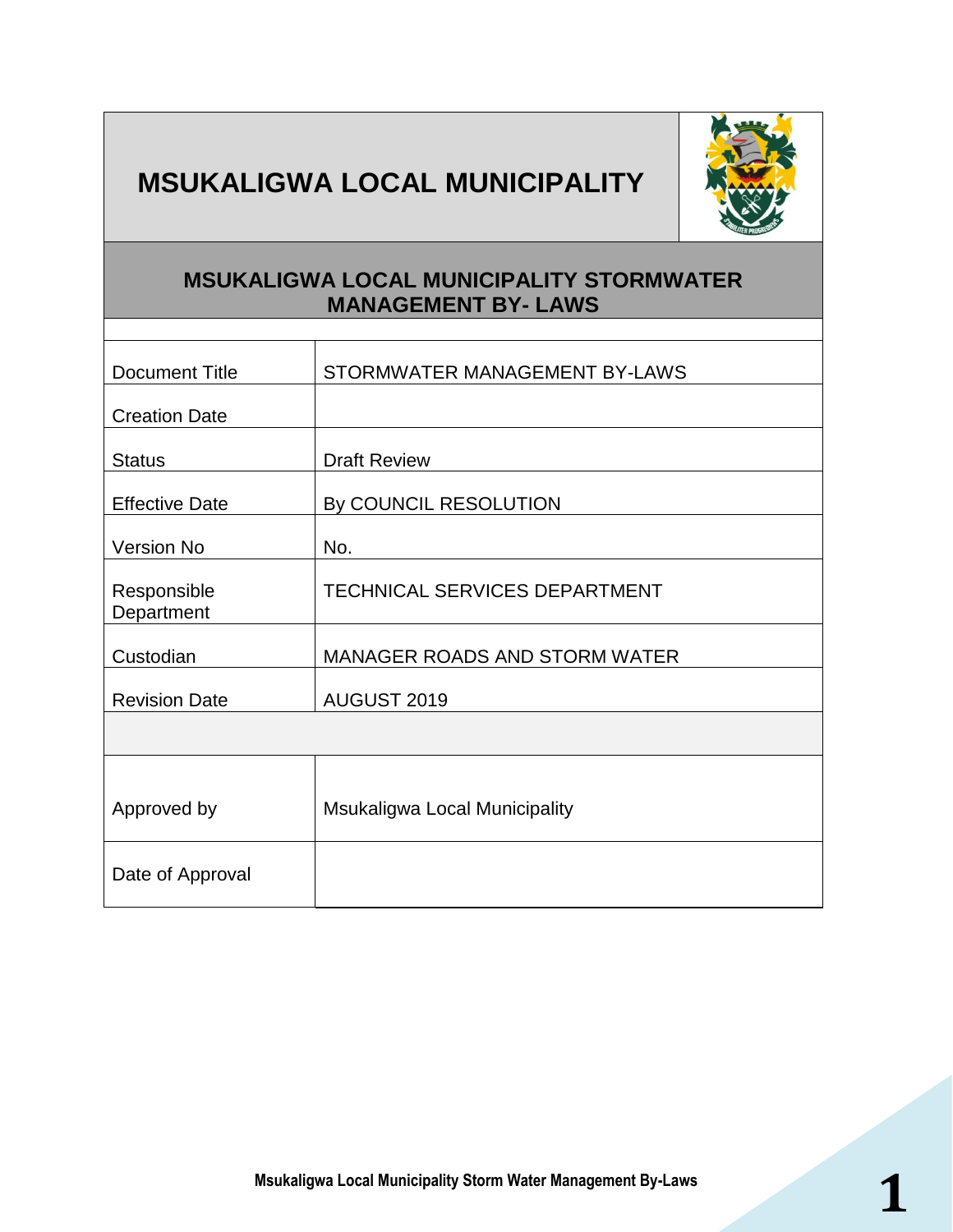#### INDEX

### **Table of Contents**

| 2.             |  |
|----------------|--|
| 3.             |  |
| 4.             |  |
| 5 <sub>1</sub> |  |
| $6\phantom{a}$ |  |
| 7.             |  |
| 8.             |  |
| 9.             |  |
|                |  |
|                |  |
|                |  |
|                |  |
|                |  |
|                |  |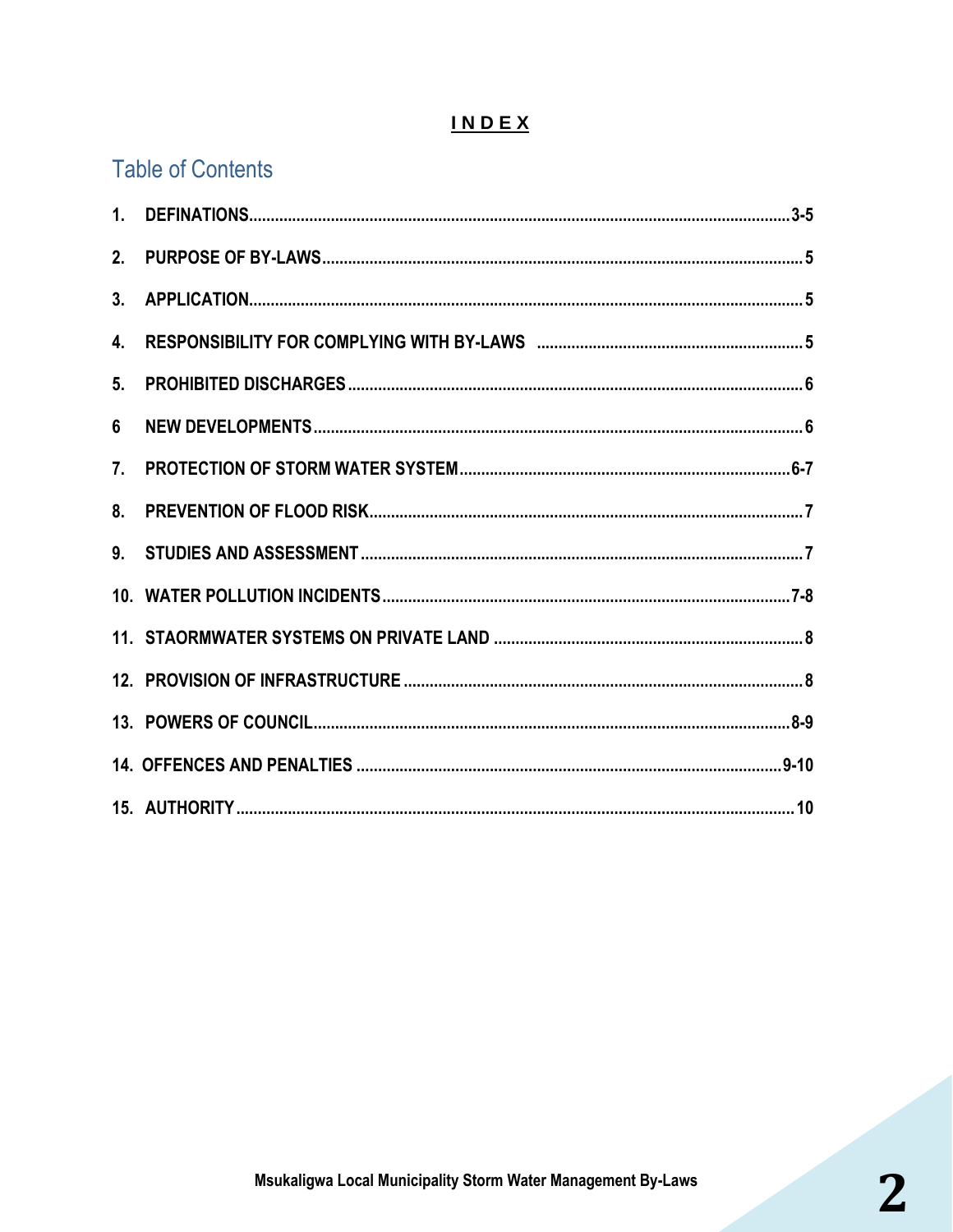#### **1. DEFINITIONS**

In this by-law, unless inconsistent with the Context: --

"**Catchment Area"** means an area of land in its natural state, from which storm water runoff originates

**"Council"** means the municipal council of the Msukaligwa Local Municipality, or any political structure, political office-bearer, committee, councillor, or official of the council, delegated to exercise powers or perform duties in terms of this by-law;

**"Developed Property"** means the condition of a property following completion of a development, or if a property is developed in phases, any phase of development on that property;

**"Diversion"** means the routing of storm water in a direction other than its natural discharge direction and "divert" has a corresponding meaning;

**"Floodplain"** means the land adjoining [a watercourse](http://openbylaws.org.za/za-cpt/act/by-law/2005/stormwater-management/#term-watercourse) which, in the opinion of the [Council,](http://openbylaws.org.za/za-cpt/act/by-law/2005/stormwater-management/#term-Council) is susceptible to inundation by floods up to the one hundred year recurrence interval;

**"Grading"** means any excavation, filling or embankment building with earth materials on any property;

#### **"Impervious Surface"** means –

- (a) a hard surface area on a property which prevents or retards the entry of storm water into the soil; and
- (b) a hard surface area on a property which causes storm water to run off its surface in a greater quantity or at an increased rate of flow, compared to the pre-development condition of that property, and includes any roof, walkway, patio, driveway, parking lot, storage area, concrete or asphalt paving, gravel road with compacted subgrade, compacted earth material, naturally compacted earth surface such as a path or swept garden, an oiled or macadamised surface and any other surface which may similarly impede the natural infiltration of storm water, and any open uncovered attenuation or detention facility;

**"Major Development"** means any development which results in –

- (a) the creation or cumulative addition of 500 m² or greater of impervious surface; or
- (b) land disturbing activity of 4000  $\mathrm{m}^2$  and greater; or
- (c) grading involving the movement of  $5,000$  m<sup>3</sup> or more of earth material;

**"Minor Development"** means any development which results in –

- (a) the creation or addition of less than 500  $\mathrm{m}^2$  of new impervious surface area; or
- (b) land disturbing activity of less than 4 000  $m^2$ ; or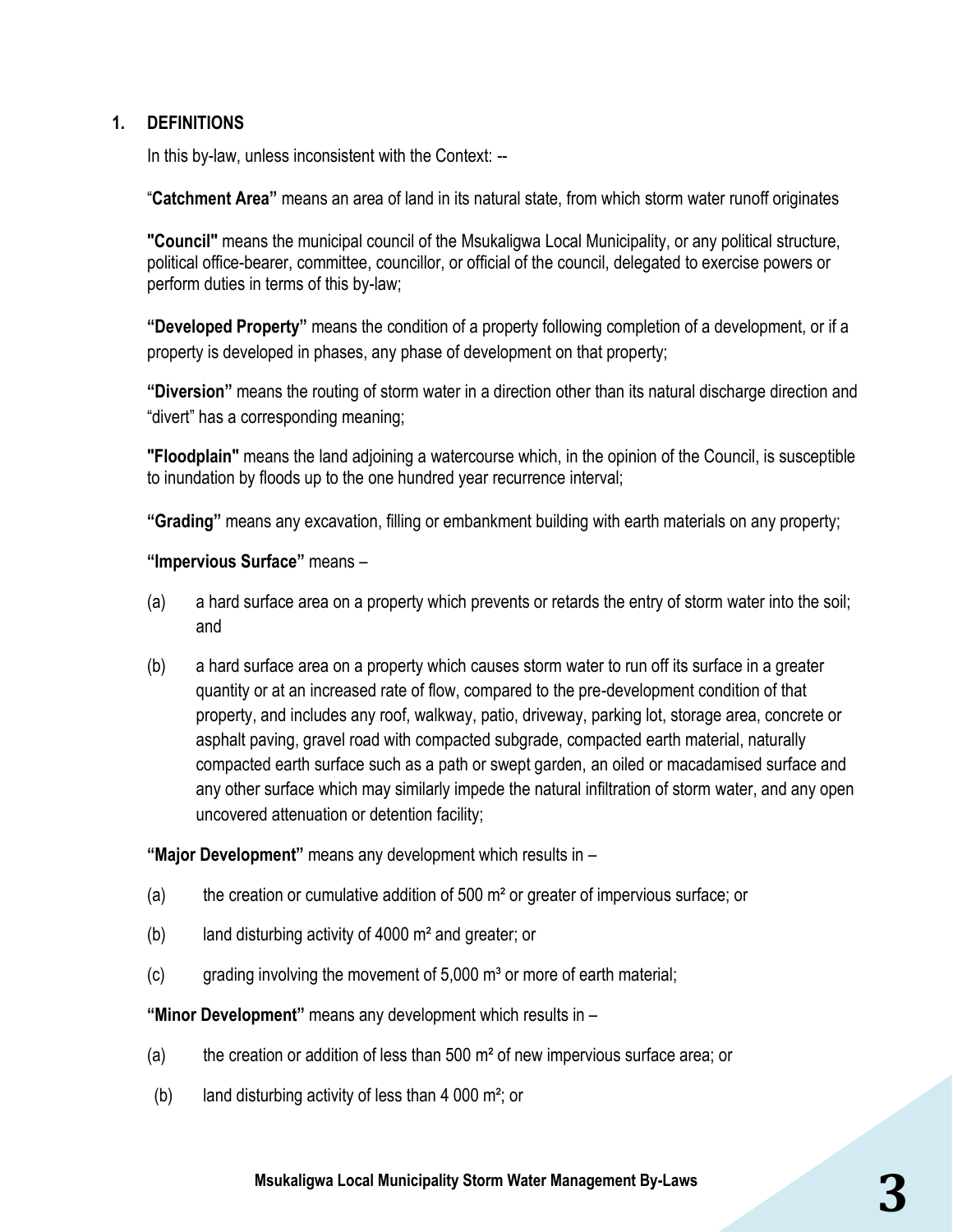(c) grading involving the movement of less than  $5\,000$  m<sup>3</sup> of earth material;

**"Private Storm water System"** means a storm [water system](http://openbylaws.org.za/za-cpt/act/by-law/2005/stormwater-management/#term-stormwater_system) owned, operated or maintained by a person other than the [Council;](http://openbylaws.org.za/za-cpt/act/by-law/2005/stormwater-management/#term-Council)

**"Public Road"** means a road, street or thoroughfare or any other right of way to which the public or a section of the public has a right of access or which is commonly used by the public or a section of the public and includes any portion of a public road between the road edge and the boundary of the land reserved for such road including a sidewalk;

**"Retention Facility"** means a storm water facility designed to store storm water runoff for an indefinite period with the volume of stored water being reduced by evaporation, infiltration or pumped out for the irrigation of land, and which may be combined with a detention facility;

**"Storm water"** means water resulting from natural precipitation and/or the accumulation thereof and includes groundwater and spring water ordinarily conveyed by the [storm water](http://openbylaws.org.za/za-cpt/act/by-law/2005/stormwater-management/#term-stormwater_system) system, but excludes water in a drinking water or wastewater reticulation system;

**"Stormwater Drainage Facility"** means any facility installed or constructed for the purpose of the conveyance or retention of storm water;

**"Stormwater Drainage Feature"** means any natural or man-made structure, facility, conveyance or topographic feature which has the potential to concentrate, convey, detain, retain, infiltrate or affect the flow rate of storm water;

**"Stormwater Facility"** means a component of a man-made drainage feature for dealing with storm water, designed or constructed to perform a particular function or multiple functions, and includes any pipe, marshy area, ditch, culvert, street gutter, detention facility, attenuation facility, wet pond, constructed wetland, infiltration device, catch basin, oil/water separator and sediment basin, but excludes any building gutter, downspout and storm water drain serving one single family residence, or such residence and one or two additional residential units permitted by an applicable town planning scheme or other applicable law, on the same property;

#### **"Stormwater System"** means

- a) any natural or man-made system which functions independently or together with another such system, including pipes, culverts, watercourses and their associated floodplains, whether over or under public or privately owned land, used or required for the management, collection, conveyance, temporary storage, control, monitoring, treatment, use and disposal o[f storm water;](http://openbylaws.org.za/za-cpt/act/by-law/2005/stormwater-management/#term-stormwater)
- b) every storm water drainage facility and storm water drainage feature forming part of a system that combines to lead storm water from a higher lying area;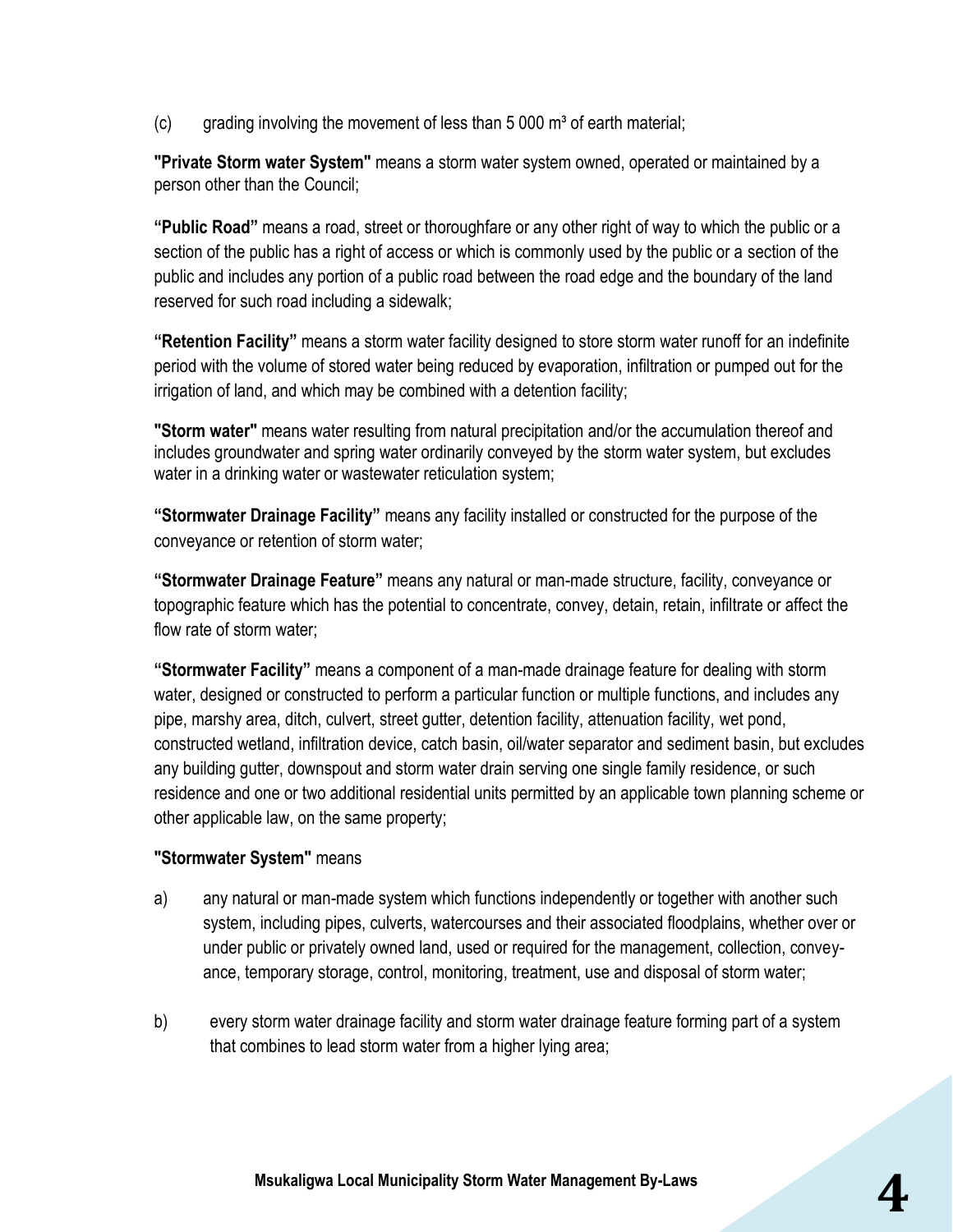**"Water Pollution Incident"** means an incident or occurrence which has a detrimental impact on a potential detrimental impact on the quality of the water in the [storm water system](http://openbylaws.org.za/za-cpt/act/by-law/2005/stormwater-management/#term-stormwater_system) to such an extent that public health or the health of natural ecosystems may be threatened, and

#### **"Watercourse"** means: -

- (a) a river, spring, stream, channel or canal in which water flows regularly or intermittently, and
- (b) a vlei, wetland, dam or lake into which or from which water flows, and includes, where relevant, the bed and the banks of such watercourses.

#### **2. PURPOSE OF BY-LAWS**

- 2.1. The purpose of these By-laws is to manage, control and regulate the quantity, quality, flow and velocity of storm water runoff from any property which it is proposed to develop or is in the process of being developed or is fully developed, in order to prevent or mitigate –
	- 2.1.1. erosion and degradation of watercourses;
	- 2.1.2. sedimentation in ponds and watercourses;
	- 2.1.3. degradation of water quality and fish habitat; and
	- 2.1.4. excess stormwater runoff onto a public road which may pose a danger to life or property or both.

#### **3. APPLICATION**

- 3.1. This by-law binds any organ of state.
- 3.2. Any provision in any other by-law dealing specifically with [stormwater](http://openbylaws.org.za/za-cpt/act/by-law/2005/stormwater-management/#term-stormwater) is subject to the provisions of this by-law.

#### **4. RESPONSIBILITY FOR COMPLYING WITH BY-LAWS**

- 4.1. A developer who proposes to undertake or undertakes any work or action contemplated in these By-laws, is responsible for compliance, and for ensuring compliance, with any provision of these By-laws relating to such work or action.
- 4.2. A contractor or agent appointed by a developer to carry out any work or action contemplated in these By-laws, is jointly and severally responsible with that developer for compliance, and for ensuring compliance, with any provision of these By-laws relating to such work or action.
- 4.3. An owner of property which has been developed is responsible for compliance, and for ensuring compliance, with any provision of these By-laws which is applicable in respect of that property after conclusion of that development.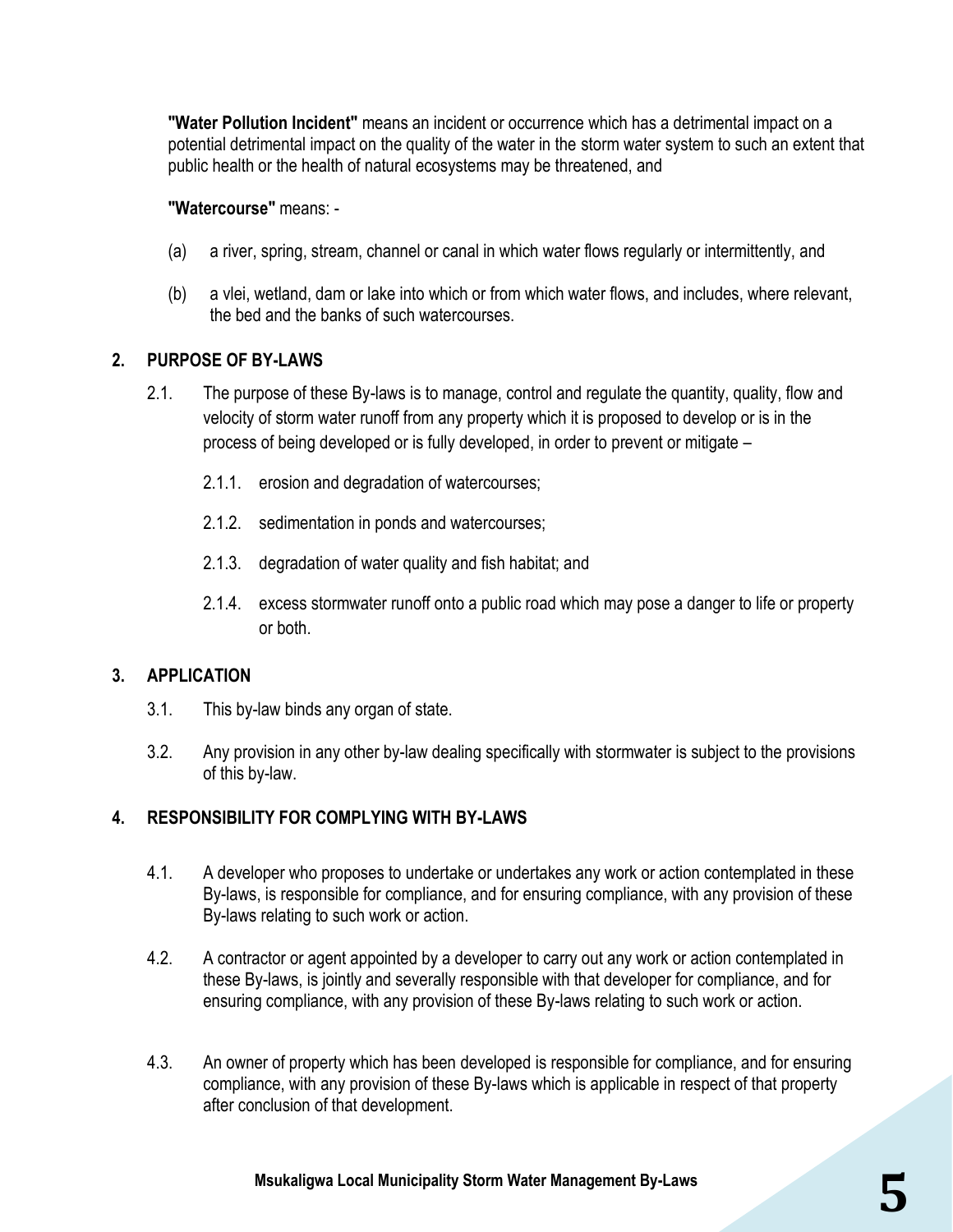#### **5. PROHIBITED DISCHARGES**

5.1. No person may, except with the written consent of the [Council](http://openbylaws.org.za/za-cpt/act/by-law/2005/stormwater-management/#term-Council) and subject to any conditions it may impose, discharge, permit to enter or place anything other than [storm](http://openbylaws.org.za/za-cpt/act/by-law/2005/stormwater-management/#term-stormwater) water into the [storm](http://openbylaws.org.za/za-cpt/act/by-law/2005/stormwater-management/#term-stormwater_system) [water system.](http://openbylaws.org.za/za-cpt/act/by-law/2005/stormwater-management/#term-stormwater_system)

#### **6. NEW DEVELOPMENTS**

#### **6.1. GEOTECHNICAL REPORTS**

- 6.1.1. Msukaligwa Municipality may require a geotechnical and soils investigations reports prepared by an geotechnical engineer, to accompany an application for a new development if –
	- a) an authorised official considers that the proposed development on the property concerned poses a potential storm water hazard due to its proximity to a slope in the topography on that property either natural or man-made
- 6.1.2. The report required must include the effects of groundwater interception and infiltration, seepage, potential slip planes, changes in soil bearing strength and any other factor required by an authorised official.

#### **7. PROTECTION OF STORM WATER SYSTEM**

- 7.1. No person may, except with the written consent of the [Council](http://openbylaws.org.za/za-cpt/act/by-law/2005/stormwater-management/#term-Council) and subject to any conditions it may impose-
	- (a) damage, endanger, destroy or undertake any action likely to damage, endanger or destroy, the [stormwater system](http://openbylaws.org.za/za-cpt/act/by-law/2005/stormwater-management/#term-stormwater_system) or the operation thereof;
	- (b) discharge from any place, or place onto any surface, any substance other than [storm](http://openbylaws.org.za/za-cpt/act/by-law/2005/stormwater-management/#term-stormwater) wa[ter,](http://openbylaws.org.za/za-cpt/act/by-law/2005/stormwater-management/#term-stormwater) where that substance could reasonably be expected to find its way into the [storm water](http://openbylaws.org.za/za-cpt/act/by-law/2005/stormwater-management/#term-stormwater_system)  [system;](http://openbylaws.org.za/za-cpt/act/by-law/2005/stormwater-management/#term-stormwater_system)
	- (c) discharge, permit to enter or place anything likely to damage the [stormwater system](http://openbylaws.org.za/za-cpt/act/by-law/2005/stormwater-management/#term-stormwater_system) or interfere with the operation thereof or contaminate or pollute the water therein;
	- (d) construct or erect any structure or thing over or in such a position or in such a manner so as to interfere with or endanger the [stormwater system](http://openbylaws.org.za/za-cpt/act/by-law/2005/stormwater-management/#term-stormwater_system) or the operation thereof;
	- (e) or make an opening into a [stormwater](http://openbylaws.org.za/za-cpt/act/by-law/2005/stormwater-management/#term-stormwater) pipe, canal or culvert; or
	- (f) drain, abstract or divert any water directly from the [stormwater system,](http://openbylaws.org.za/za-cpt/act/by-law/2005/stormwater-management/#term-stormwater_system) or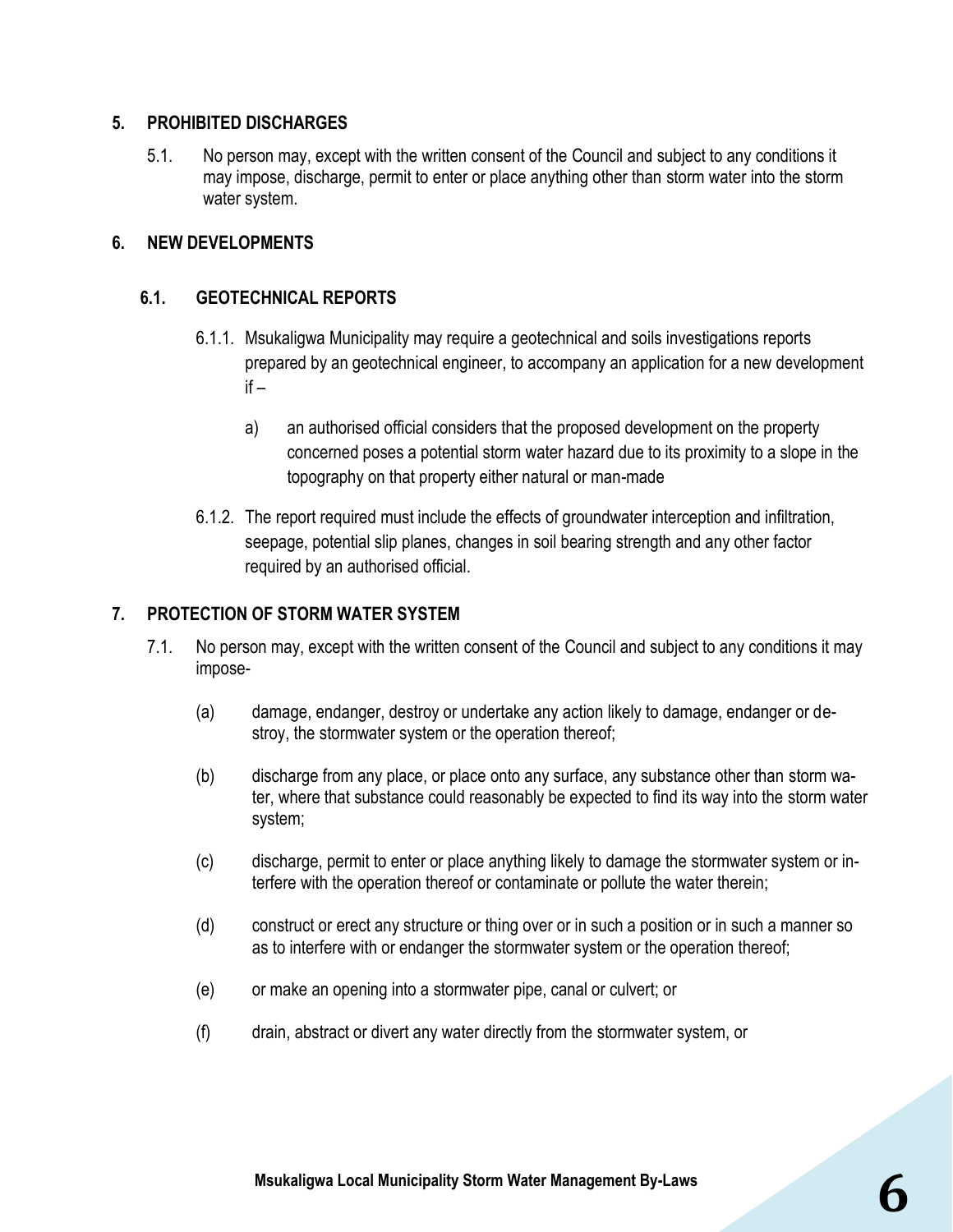(g) fill, excavate, shape, landscape, open up or remove the ground above, within, under or immediately next to any part of the [stormwater system.](http://openbylaws.org.za/za-cpt/act/by-law/2005/stormwater-management/#term-stormwater_system)

#### **8. PREVENTION OF FLOOD RISK**

- 8.1. No person may, except with the written consent of the [Council](http://openbylaws.org.za/za-cpt/act/by-law/2005/stormwater-management/#term-Council) and subject to any conditions it may impose-
	- (a) obstruct or reduce the capacity of the [stormwater system;](http://openbylaws.org.za/za-cpt/act/by-law/2005/stormwater-management/#term-stormwater_system)
	- (b) change the design or the use of, or otherwise modify any aspect of the [stormwater system](http://openbylaws.org.za/za-cpt/act/by-law/2005/stormwater-management/#term-stormwater_system) which, alone or in combination with other existing or potential land uses, may cause an increase in flood levels or create a potential flood risk; or
	- (c) undertake any activity which, alone or in combination with other existing or future activities, may cause an increase in flood levels or create a potential flood risk.
	- (d) Any adverse effect of increased stormwater runoff resulting from any land disturbing activity or land development activity, on a development site must be controlled by the application of an appropriate best management practice.

#### **9. STUDIES AND ASSESSMENTS**

- 9.1. The conditions which the [Council](http://openbylaws.org.za/za-cpt/act/by-law/2005/stormwater-management/#term-Council) may impose may include, but are not limited to
	- (a) the establishment of flood lines;
	- (b) the undertaking of impact assessments, and
	- (c) environmental impact studies or investigations which may be required by any applicable environmental legislation.
- 9.2. The costs of any study undertaken in terms of the provisions of subsection (1), will be for the account of the applicant.

#### **10. WATER POLLUTION INCIDENTS**

- 10.1. In the event of an incident contemplated in Section 3 or Section 4(b) and (c)
	- (a) the owner of the property on which the incident took place, or is still in the process of taking place, or
	- (b) the person responsible for the incident, if the incident is not the result of natural causes, shall immediately report the incident to the council, and at own cost, take all reasonable measures which, in the opinion of the [Council,](http://openbylaws.org.za/za-cpt/act/by-law/2005/stormwater-management/#term-Council) will contain and minimise the effects of the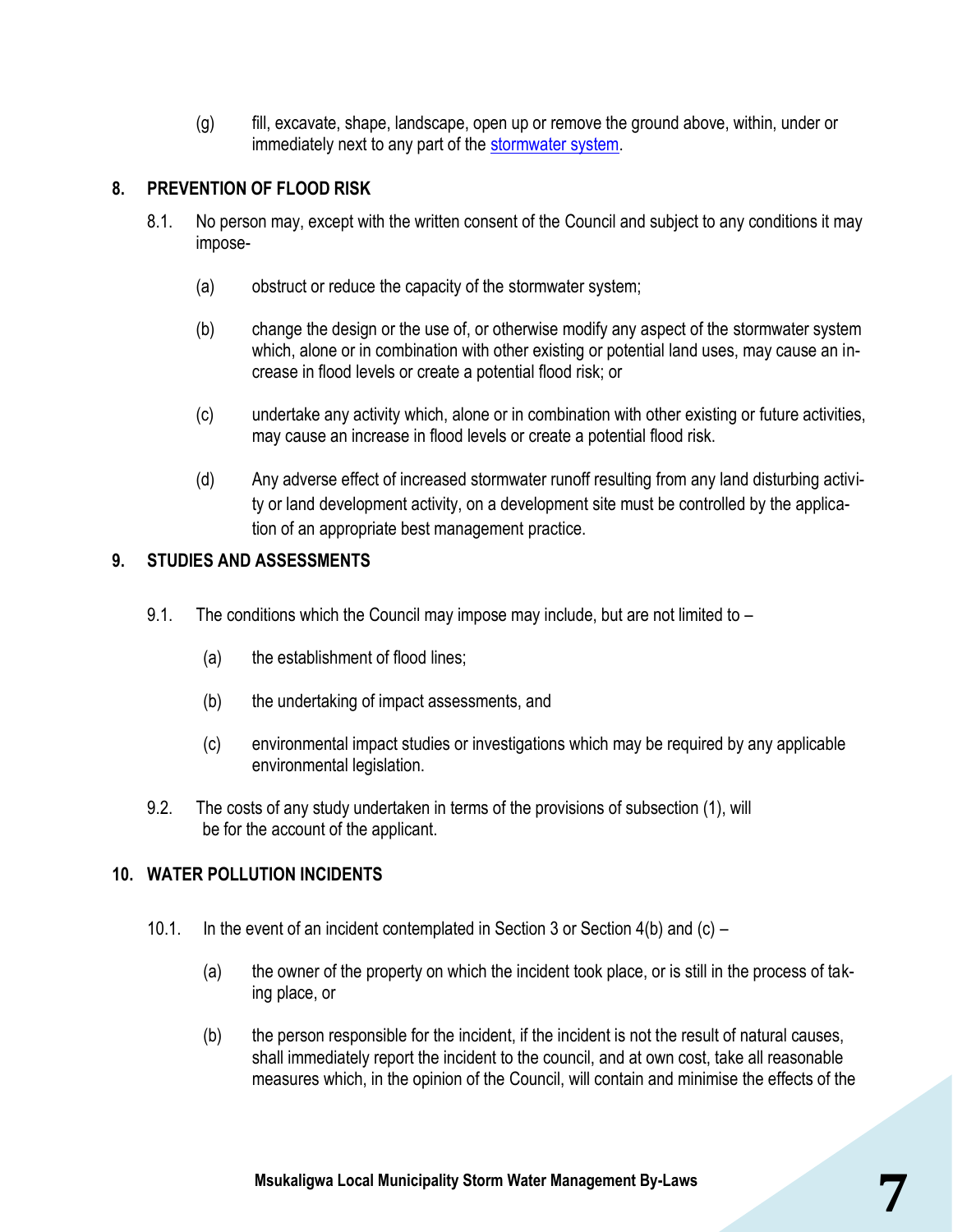pollution, by undertaking cleaning up procedures, including the rehabilitation of the environment, as required by the [Council.](http://openbylaws.org.za/za-cpt/act/by-law/2005/stormwater-management/#term-Council)

#### **11. STORMWATER SYSTEMS ON PRIVATE LAND**

- 11.1. Every owner of property on which private [stormwater](http://openbylaws.org.za/za-cpt/act/by-law/2005/stormwater-management/#term-stormwater) systems are located, shall-
	- (a) not carry out any activity which will or which, in the opinion of the [Council,](http://openbylaws.org.za/za-cpt/act/by-law/2005/stormwater-management/#term-Council) could reasonably be expected to impair the effective functioning of the [storm water system,](http://openbylaws.org.za/za-cpt/act/by-law/2005/stormwater-management/#term-stormwater_system) and
	- (b) at own cost, keep such [stormwater](http://openbylaws.org.za/za-cpt/act/by-law/2005/stormwater-management/#term-stormwater) systems functioning effectively, including undertaking the refurbishment and reconstruction thereof if, in the opinion of the [Council,](http://openbylaws.org.za/za-cpt/act/by-law/2005/stormwater-management/#term-Council) it should be reconstructed or refurbished.
- 11.2. The provisions of subsection (1) do not apply to the extent that the [Council](http://openbylaws.org.za/za-cpt/act/by-law/2005/stormwater-management/#term-Council) has accepted responsibility for any of the duties contained therein, either in a formal maintenance agreement or in terms of a condition of servitude.

#### **12. PROVISION OF INFRASTRUCTURE**

- 12.1. The [Council](http://openbylaws.org.za/za-cpt/act/by-law/2005/stormwater-management/#term-Council) may-
	- (a) construct, expand, alter, maintain or lay any drains, pipes or other structures related to the [stormwater system](http://openbylaws.org.za/za-cpt/act/by-law/2005/stormwater-management/#term-stormwater_system) on or under any immovable property, and ownership of these drains, pipes or structures shall vest in the municipality;
	- (b) drain [stormwater](http://openbylaws.org.za/za-cpt/act/by-law/2005/stormwater-management/#term-stormwater) or discharge water from any municipal service works into any natural [watercourse,](http://openbylaws.org.za/za-cpt/act/by-law/2005/stormwater-management/#term-watercourse) and
	- (c) do any other thing necessary or desirable for or incidental, supplementary or ancillary to any matter contemplated by subsection (a).
- 12.2. When the [Council](http://openbylaws.org.za/za-cpt/act/by-law/2005/stormwater-management/#term-Council) exercises its powers in terms of subsection (1)(a) in regard to immovable property not owned by the municipality, it shall comply with the provisions of the By-law Relating to the Management and Administration of the Msukaligwa Local Municipality immovable Property.

#### **13. POWERS OF THE COUNCIL**

- 13.1. The [Council](http://openbylaws.org.za/za-cpt/act/by-law/2005/stormwater-management/#term-Council) may-
	- (a) demolish, alter or otherwise deal with any building, structure or other thing constructed, erected or laid in contravention of the provisions of this by-law;
	- (b) fill in, remove and make good any ground excavated, removed or placed in contravention with the provisions of this by-law;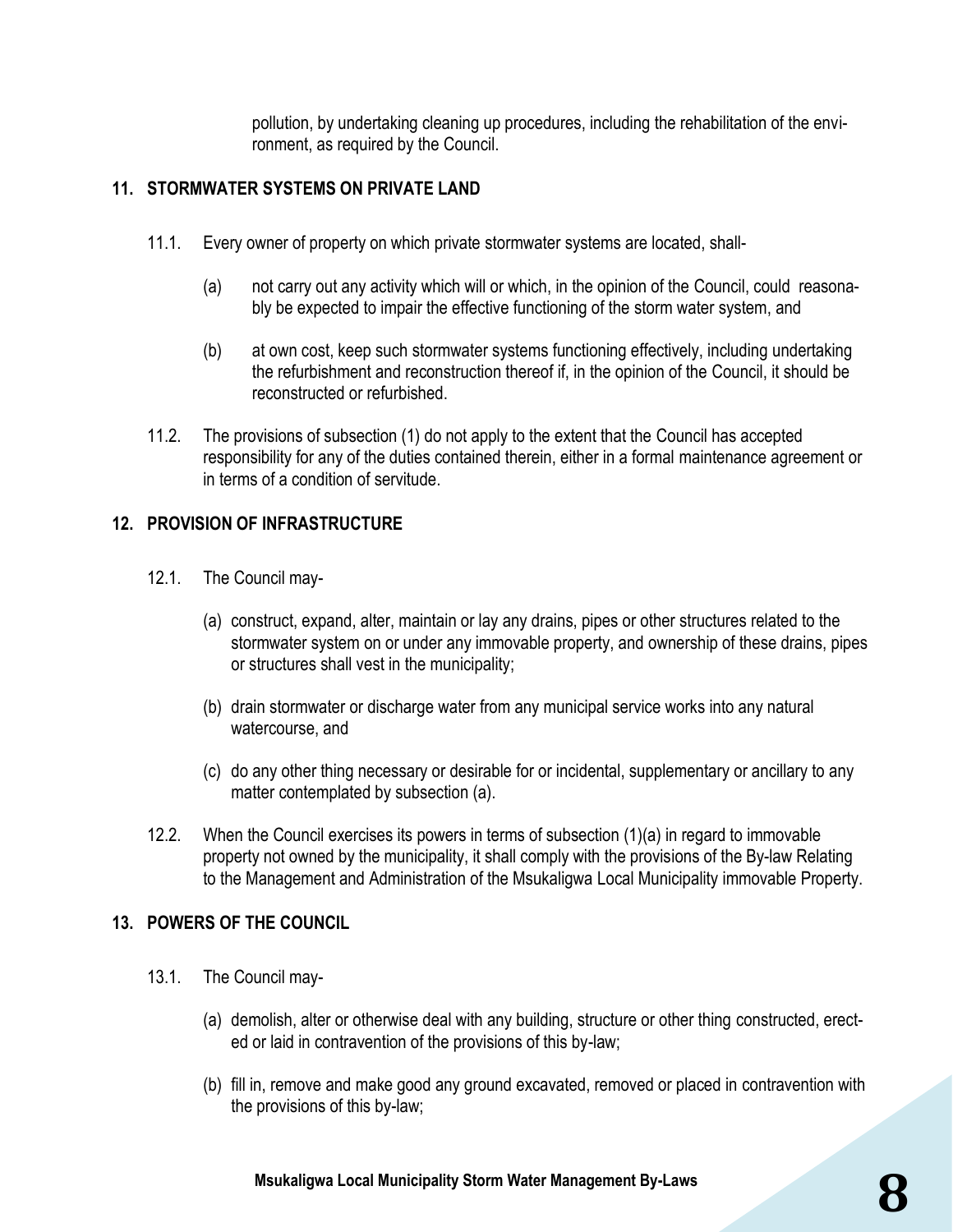- (c) repair and make good any damage done in contravention of the provisions of this by-law or resulting from a contravention;
- (c) remove anything discharged, permitted to enter into the [stormwater system](http://openbylaws.org.za/za-cpt/act/by-law/2005/stormwater-management/#term-stormwater_system) ornatural [water](http://openbylaws.org.za/za-cpt/act/by-law/2005/stormwater-management/#term-watercourse)[course](http://openbylaws.org.za/za-cpt/act/by-law/2005/stormwater-management/#term-watercourse) in contravention of the provisions of this by-law;
- (e) remove anything damaging, obstructing or endangering or likely to obstruct, endanger or destroy any part of the [stormwater system;](http://openbylaws.org.za/za-cpt/act/by-law/2005/stormwater-management/#term-stormwater_system)
- (f) seal off or block any point of discharge from any premises if such discharge point is in contravention of the provisions of this by-law, irrespective of whether the point is used for lawful purposes;
- (g) cancel any permission granted in terms of this by-law if the conditions under which the permission was granted are not complied with;
- (h) by written notice, direct any owner of property to allow the owner of a higher lying property to lay a [storm water](http://openbylaws.org.za/za-cpt/act/by-law/2005/stormwater-management/#term-stormwater) drain pipe or gutter over his or her property for the draining of concentrated [storm water,](http://openbylaws.org.za/za-cpt/act/by-law/2005/stormwater-management/#term-stormwater)
- (i) by written notice, direct any owner of property to retain [stormwater](http://openbylaws.org.za/za-cpt/act/by-law/2005/stormwater-management/#term-stormwater) on such property or, at the cost of such owner, to lay a drain pipe or gutter to a suitable place indicated by the [Council,](http://openbylaws.org.za/za-cpt/act/by-law/2005/stormwater-management/#term-Council) irrespective of whether the course of the pipe or gutter will run over private property or not, and
- (j) discharge [stormwater](http://openbylaws.org.za/za-cpt/act/by-law/2005/stormwater-management/#term-stormwater) into an [watercourse,](http://openbylaws.org.za/za-cpt/act/by-law/2005/stormwater-management/#term-watercourse) whether on private land or not.
- 13.2. The [Council](http://openbylaws.org.za/za-cpt/act/by-law/2005/stormwater-management/#term-Council) may, in any case where it seems that any action or neglect by any person or owner of property may lead to a contravention of the provisions of this by-law, give notice in writing to such person or owner of property to comply to such requirements as the [Council](http://openbylaws.org.za/za-cpt/act/by-law/2005/stormwater-management/#term-Council) may deem necessary to prevent the occurrence of such contravention.
- 13.3. The [Council](http://openbylaws.org.za/za-cpt/act/by-law/2005/stormwater-management/#term-Council) may recover all reasonable costs incurred as a result of action taken in terms of subsection (1) from a person who was responsible for a contravention of the provisions of this bylaw or the owner of the property on which a contravention occurred.

#### **14. OFFENCES AND PENALTIES**

- 14.1. Any person who-
	- (a) contravenes any provision of this by-law;
	- (b) fails to comply with the terms of any notice issued in terms of this by-law;
	- (c) threatens, resists, hinders or obstructs or uses foul, abusive or insulting language towards or at a councillor or an employee or contractor of the [Council](http://openbylaws.org.za/za-cpt/act/by-law/2005/stormwater-management/#term-Council) in the exercise of any powers or